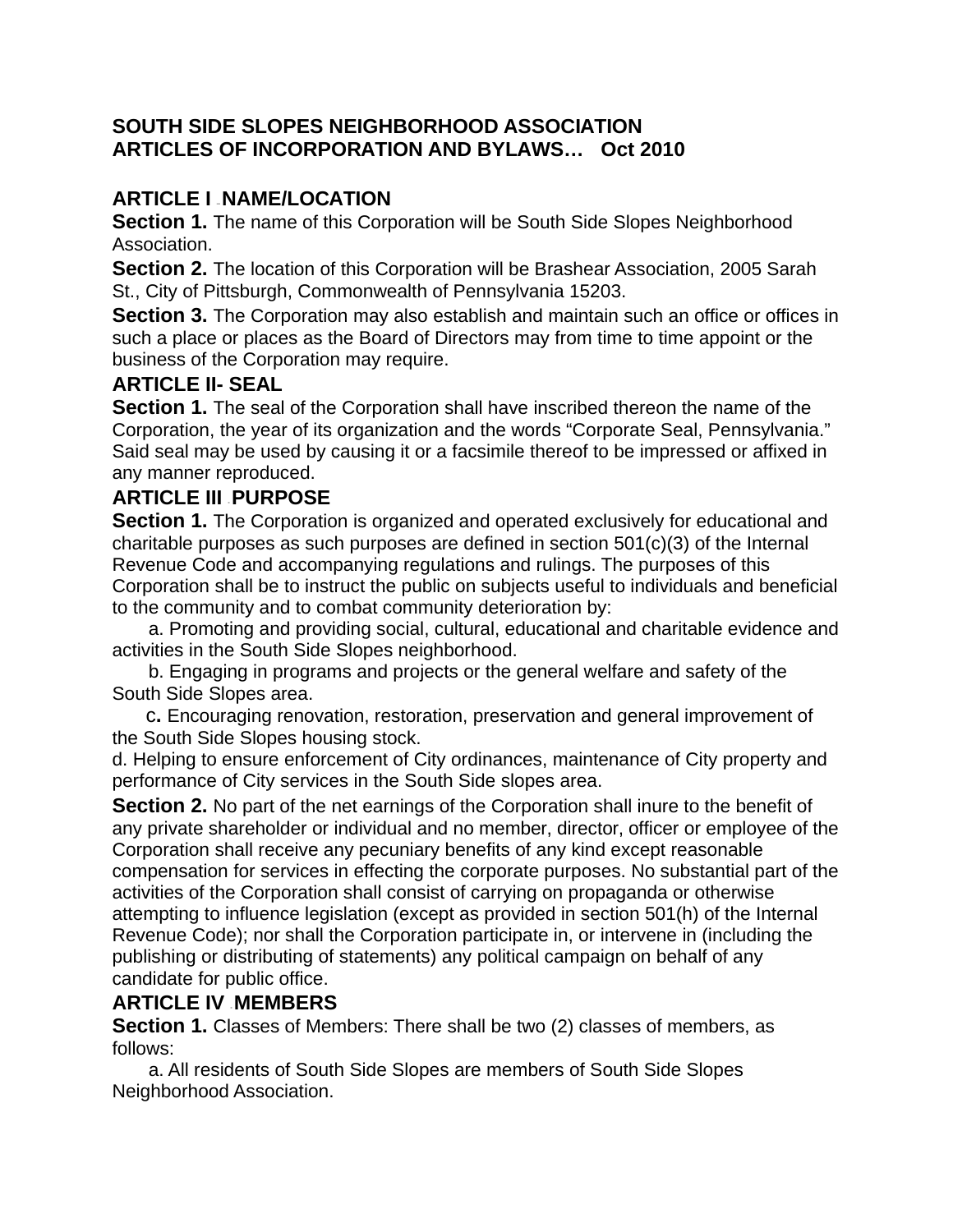b. Voting Members: those members eighteen (18) years or older who attended at least two general meetings in the past year.

**Section 2**. Qualifications: Member must be interested in the South Side Slopes area;

**Section 3.** The Board of Directors shall be the final arbiter of eligibility for membership and status as a voting member.

**Section** 4. Voting Rights: Each voting member in good standing shall be entitled to one vote on each matter submitted to a vote of the members. Members must be present to vote. No individual shall represent two (2) or more group members concurrently.

# **ARTICLE** V - **MEETING OF MEMBERS**

**Section** 1. Annual Meeting: The annual meeting will be held during the month of October at a location and time to be announced to the membership one month in advance for the purpose of electing directors and for the transaction of such business as may come before the meeting.

**Section 2.** General Meetings: A minimum of five General Meetings of the membership will be held at a location announced one month in advance of the established meeting day. Two of these meetings will be neighborhood parties: a Christmas/Holiday Party and a Summer Party.

**Section 3.** Quorum for General Meeting and Annual Meeting: A quorum shall consist of fifteen (15) members in good standing, of which eleven (11) shall be voting members in good standing.

**Section 4.** Special Member Meeting: A special member meeting may be called by the Board of Directors in a minimum of three (3) days notice.

**Section 5.** Quorum for Special Member Meeting: A quorum shall consist of eleven (11) members in good standing, of which at least nine (9) shall be voting members in good standing.

**Section** 6. Withdrawal of a Quorum: The members present at a duly organized meeting can continue to do business until adjournment notwithstanding the withdrawal of enough members to leave less than a quorum.

**Section 7.** Adjournment for Lack of Quorum: If a meeting cannot be organized because a quorum has not attended, those present may, except as provided by law, adjourn the meeting to such time and place as they may determine.

**Section** 8. Action by Members: Except as otherwise provided by law or by these Bylaws, whenever any corporate action is to be taken by vote of the Members of the Corporation, it shall be authorized by a majority of the votes cast by the voting members at a duly organized meeting of members.

**Section 9.** Organization: At every meeting of the members, the President of the Corporation shall act as Chairman of the Meeting. In the absence of the President, the Vice President shall preside. The Secretary or, in the absence of the Secretary, a person appointed by the Chairman of the meeting shall act as secretary.

# **ARTICLE VI- BOARD OF DIRECTORS**

**Section 1.** General Powers: The Board of Directors shall manage the Corporation and act in the name of the Corporation.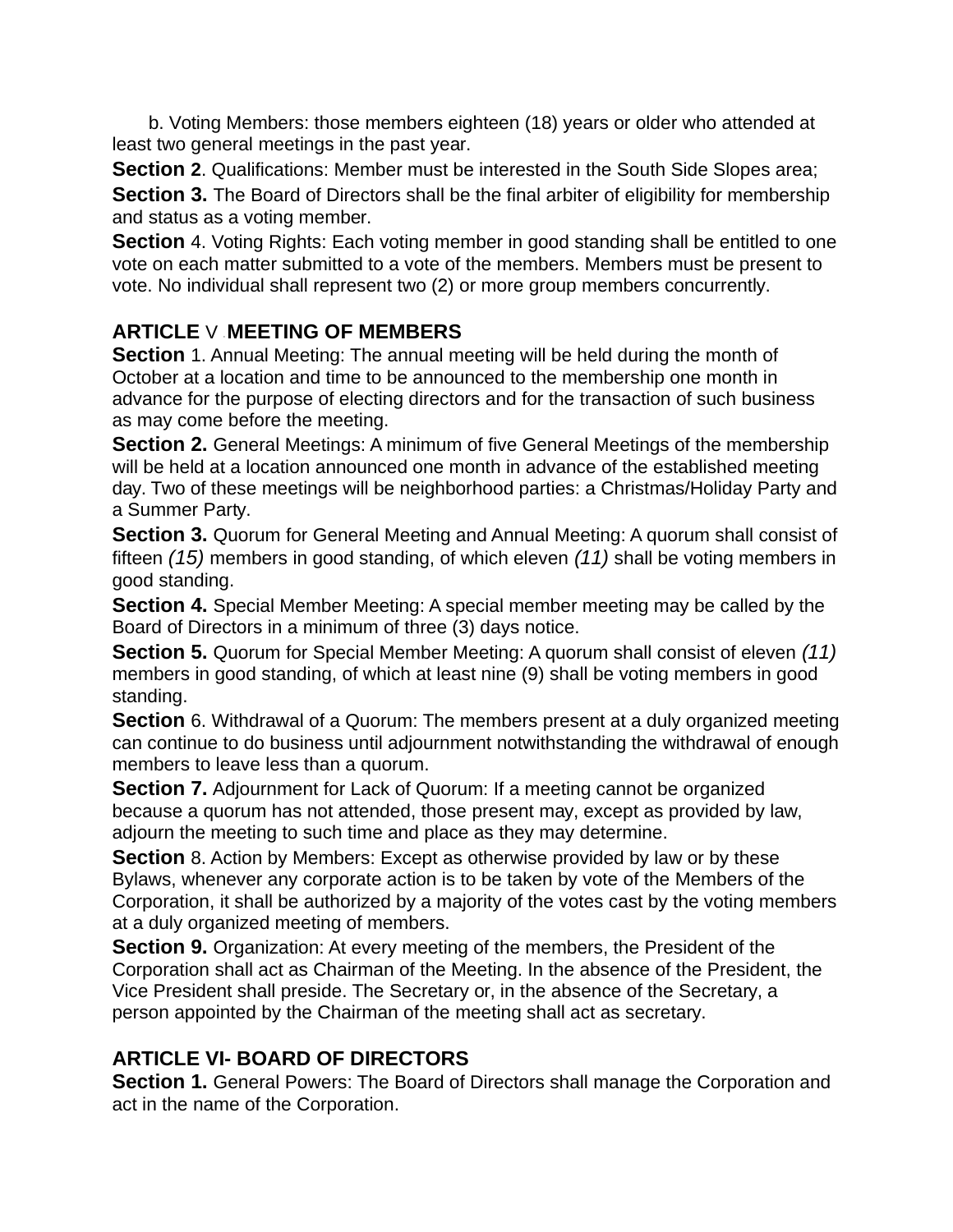**Section 2.** Responsibility: The Board of Directors is responsible for delivery of policy, program direction, budget and dues structure of the Corporation.

**Section 3.** Composition: The Board of Directors shall be composed of eleven (11) members including elected officers of the Corporation and elected members.

**Section 4.** Term of Office: The terms of office for Board members will be two (2) years. However, five members of the initial Board of Directors shall serve a term until the next annual meeting, at which time they will stand for election to a full two-year term. There will be no limitation to the number of terms a Board member may serve.

**Section 5** Election to the Board: A nominating committee, which consists of the current Officers of Board must unanimously approve all nominees to be placed on the ballot. To be eligible, a nominee must be a voting member in good standing.

**Section 6**. Election: The Board of Directors of the Corporation shall be elected at the annual membership meeting of the Corporation.

**Section 7.** Vacancy: In case of vacancy of an officer or member of the Board of Directors, the Board of Directors shall elect the replacement at the next regular meeting of the Board of Directors, or as soon as possible.

**Section 8.** Quorum: A simple majority of the Board of Directors shall constitute a quorum for the transaction of business at any meeting of the Board of Directors.

**Section 9.** Withdrawal of a Quorum: The Directors present at a duly organized meeting can continue to do business until adjournment notwithstanding the withdrawal of enough members to leave less than a quorum.

**Section 10**. Adjournment for Lack of Quorum: If a meeting cannot be organized because a quorum has not attended, those present may, except as provided by law, adjourn the meeting to such time and place as they may determine.

**Section 11.** The presence at any meeting of more than half of the Directors then in office shall constitute a quorum, and the acts of a majority of the Directors then present at any meeting at which a quorum was present shall be the acts of the Board.

**Section 12.** Any action required or permitted to be taken at a meeting of the Board, or any committee provided for in, or created pursuant to authority contained in, these Bylaws, may be taken without a meeting if consent in writing setting forth the action so taken shall be signed by all the members of the Board or such committee, as the case may be.

**Section 13.** To the extent permitted by law, the Board shall have the power to delegate in writing from time to time such authority, as it may deem appropriated to any one or more of the directors, to the President or to any committee provided for in, or created pursuant to authority contained in, these Bylaws, in order that the affairs of the Corporation may be transacted with promptness and dispatch.

**Section 14.** The Board shall contract for such accounting, legal, insurance, financial and real estate services as it may deem appropriate.

**Section 15.** General Meeting: The Board of Directors shall meet monthly. The Board of Directors, following the annual meeting, shall determine the date, time and place of their monthly meetings. This provision of the Bylaws constitutes notice to all Directors of the Board and general meetings and no further notice shall be required, although further notice may be given. If more than 3 consecutive Board and general meetings are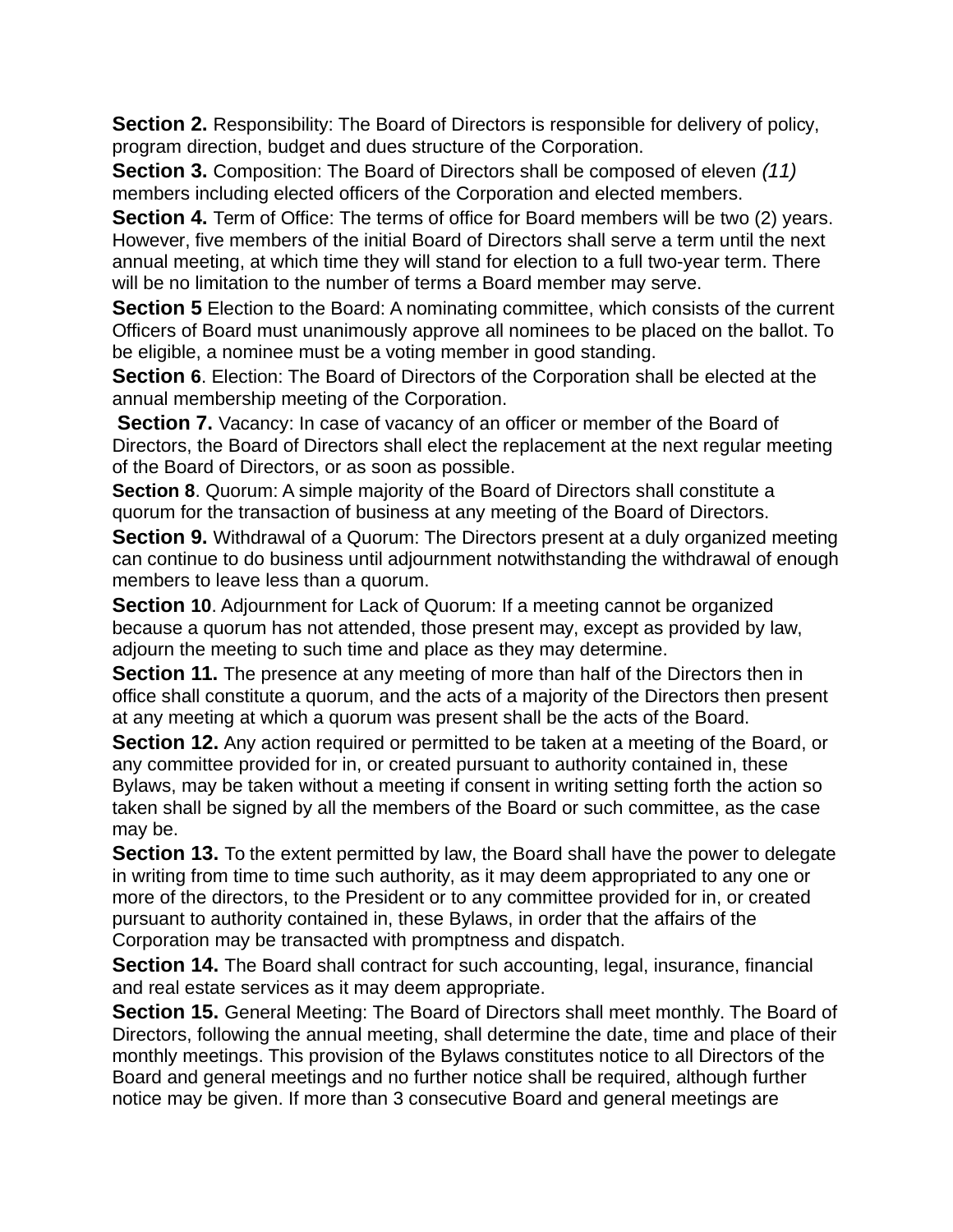missed without notice, the Director shall be considered inactive and will be asked to leave the Board. Also, if more than 3 general and/or 3 Board meetings in one year are missed without notice, the same applies.

**Section 16.** Board meetings are closed to all non-board members. At the request of a Board member, however, and with the approval by the majority of the Officers, a nonboard member may attend or present before a meeting of the Board.

**Section 17.** The Board of Directors may call special meetings, as it deems necessary.

**Section 18.** Removal: Any Board member or officer, elected or appointed to office may be removed by a majority vote of the Board whenever, in their judgment, the best interests of this Corporation will be served. However, any removal will be without prejudice to the member or officer removed.

**Section 19.** The initial Board of Directors shall consist of the following individuals:

Beverly Bagosi Boggio, President (two-year term) Joseph S. Balaban, Vice President (two-year term) Joan M. Burke, Treasurer (two-year term) Joseph L. Ciccola Kay Comini (two-year term) Melissa E. Golba, Secretary and Chairperson Funding Claudia Hart (two-year term) Elizabeth B. Kripp, Chairperson Outreach (two-year term) Brad M. Palmisiano Wm. Schaefer Jan ice Serra, Chairperson Beautification

**Section 20. Powers; Personal Liability:** 

 a. General Rule: Unless otherwise provided by statute, all powers vested by law in the Corporation shall be exercised by, or under the authority of, and the business and affairs of the Corporation shall be managed under the direction of the Board of Directors.

 b. Standard of Care; Justifiable Reliance: A Director shall stand in a fiduciary relation to the Corporation and shall perform his or her duties as a Director, including duties as a member of any committee of the Board upon which the Director may serve, in good faith, in a manner the Director reasonably believes to be in the best interests of the Corporation and with such care, including reasonable inquiry, skill and diligence, as a person of ordinary prudence would use under similar circumstances. In performing his or her duties, a Director shall be entitled to rely in good faith on information, opinions, reports or statements, including financial statements and other financial data, in each case prepared or presented by any of the following:

 (1) One or more Officers or employees of the Corporation whom the Director reasonably believes to

be reliable and competent in the matters presented.

 (2) Counsel, public accountants or other persons as to matters which the Director reasonably believes to be within the professional or expert competence of such person.

(3) A committee of the Board upon which the Director does not serve, duly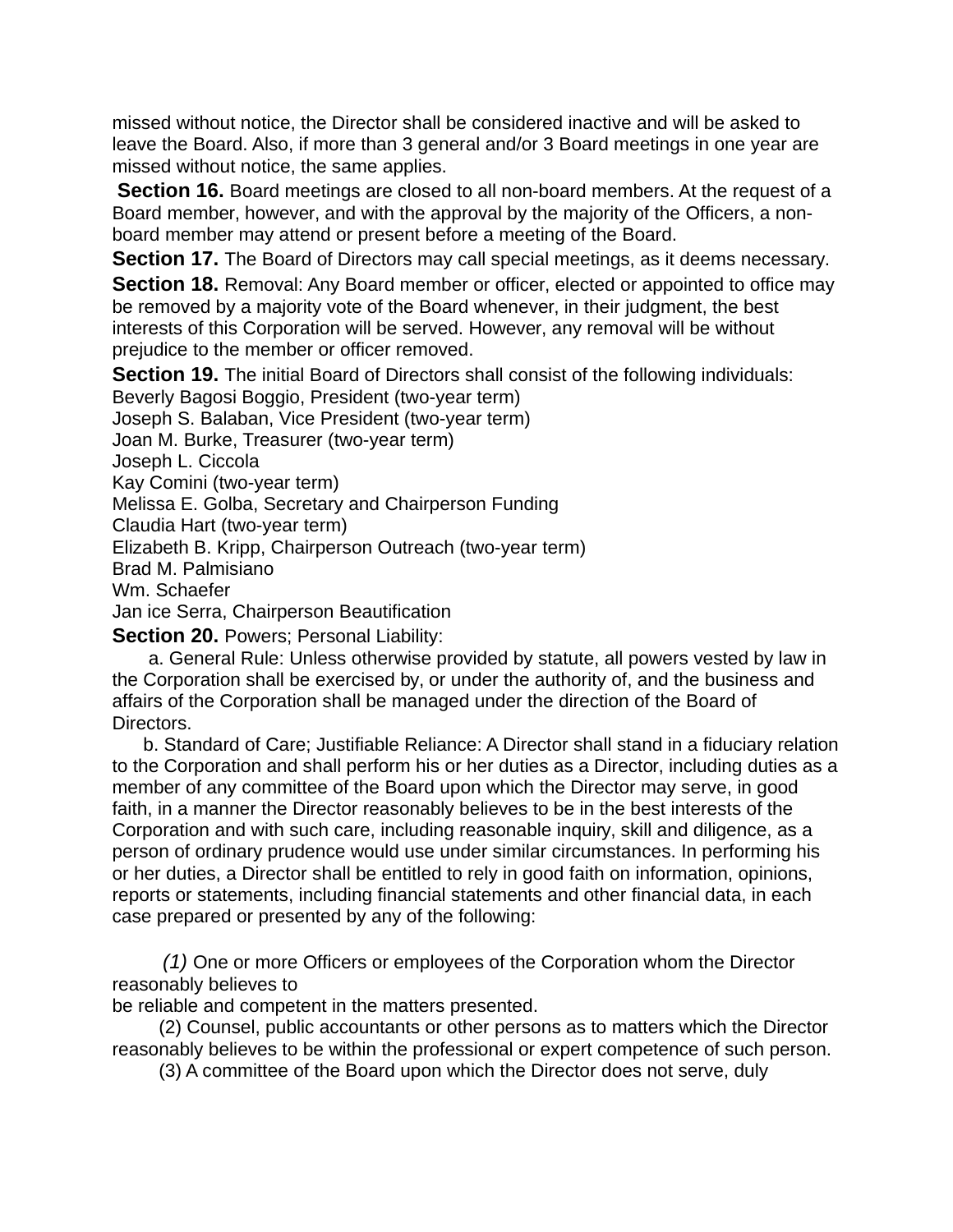designated in accordance with law, as to matters within its designated authority, which committee the Director reasonably believes to merit confidence.

A Director shall not be considered to be acting in good faith if the Director has knowledge concerning the matter in question that would cause his or her reliance to be unwarranted.

 c. Consideration of Factors: In discharging the duties of their respective positions, the Board of Directors, committees of the Board and individual Directors may, in considering the best interests of the Corporation, consider the effects of any action upon employees, upon suppliers and customers of the Corporation and upon communities in which offices or other establishments of the Corporation are located, and all other pertinent factors. The consideration of these factors shall not constitute a violation of subsection b.

 d. Presumptions: Absent breach of fiduciary duty, lack of good faith or self-dealing, actions taken as a Director or any failure to take any action shall be presumed to be in the best interests of the Corporation.

e. Personal Liability of Directors:

 (1) A Director shall not be personally liable, as such, for monetary damages for any action taken, or any failure

to take any action, unless:

 (i) the Director has breached or failed to perform the duties of his or her office under this

Section; and

(ii) the breach of failure to perform constitutes self-dealing, willful misconduct or

recklessness.

 (2) The provisions of Paragraph (1) shall not apply to the responsibility or liability of a Director pursuant to any criminal statute, or the liability of a Director for the payment of taxes pursuant to local, State or Federal law.

 f**.** Notation of Dissent: A Director who is present at a meeting of the Board of Directors, or of a committee of the Board, at which action on any corporate matter is taken shall be presumed to have assented to the action taken unless his or her dissent is entered in the minutes of the meeting or unless the Director files a written dissent to the action with the Secretary of the meeting before the adjournment thereof or transmits the dissent in writing to the Secretary of the Corporation immediately after the adjournment of the meeting. The right to dissent shall not apply to a Director who voted in favor of the action. Nothing in this Section shall bar a Director from asserting that minutes of the meeting incorrectly omitted his or her dissent if, promptly upon receipt of a copy of such minutes, the Director notifies the Secretary, in writing, of the asserted omission or inaccuracy.

### **Section 21. Conflict of Interest**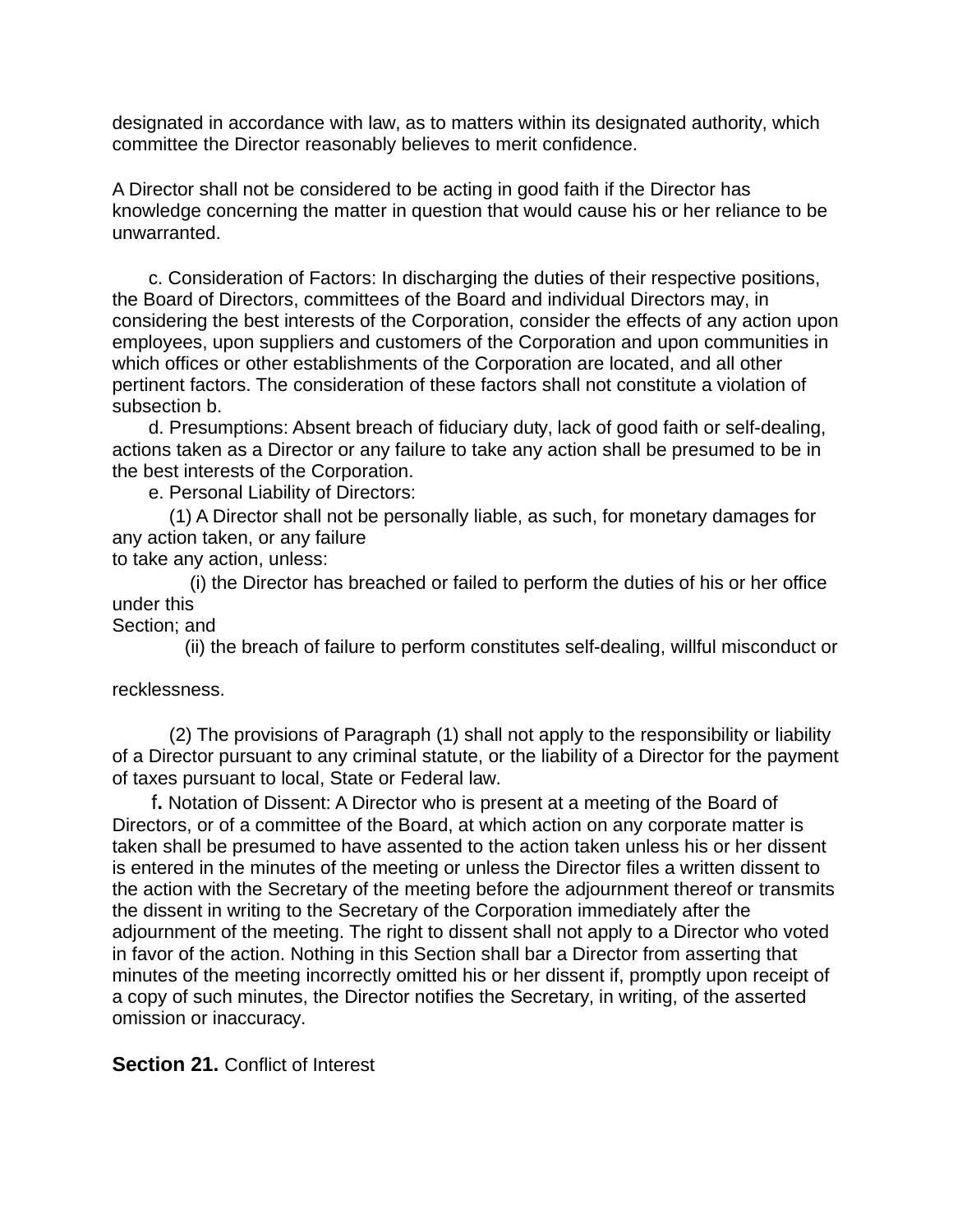a. Purpose: The purpose of the conflict of interest policy is to protect this tax-exempt organization's (Organization) interest when it is contemplating entering into a transaction or arrangement that might benefit the private interest of an officer or director of the Organization or might result in a possible excess benefit transaction. This policy is intended to supplement but not replace any applicable state and federal laws governing conflict of interest applicable to nonprofit and charitable organizations. b. Definitions:

 (1) Interested Person: Any director, principal officer, or member of a committee with governing board delegated powers, who has a direct or indirect financial interest, as defined below, is an interested person.

 (2) Financial Interest: A person has a financial interest if the person has, directly or indirectly, through business,

investment, or family:

 a. An ownership or investment interest in any entity with which the Organization has a transaction or

arrangement,

 b. A compensation arrangement with the Organization or with any entity or individual with which the

Organization has a transaction or arrangement, or

 c. A potential ownership or investment interest in, or compensation arrangement with, any entity or individual with which the Organization is negotiating a transaction or arrangement.

Compensation includes direct and indirect remuneration as well as gifts or favors that are not insubstantial.

A financial interest is not necessarily a conflict of interest. Under Article Ill, Section 2, a person who has a financial interest may have a conflict of interest only if the appropriate governing board or committee decides that a conflict of interest exists.

#### c. Procedures

 (1) Duty to Disclose: In connection with any actual or possible conflict of interest, an interested person must disclose the existence of the financial interest and be given the opportunity to disclose all material facts to the directors and members of committees with governing board delegated powers considering the proposed transaction or arrangement.

 (2) Determining Whether a Conflict of Interest Exists: After disclosure of the financial interest and all material facts, and after any discussion with the interested person, he/she shall leave the governing board or committee meeting while the determination of a conflict of interest is discussed and voted upon. The remaining board or committee members shall decide if a conflict of interest exists.

(3) Procedures for Addressing the Conflict of Interest:

 a. An interested person may make a presentation at the governing board or committee meeting, but after the presentation, he/she shall leave the meeting during the discussion of, and the vote on, the transaction or arrangement involving the possible conflict of interest.

b. The chairperson of the governing board or committee shall, if appropriate,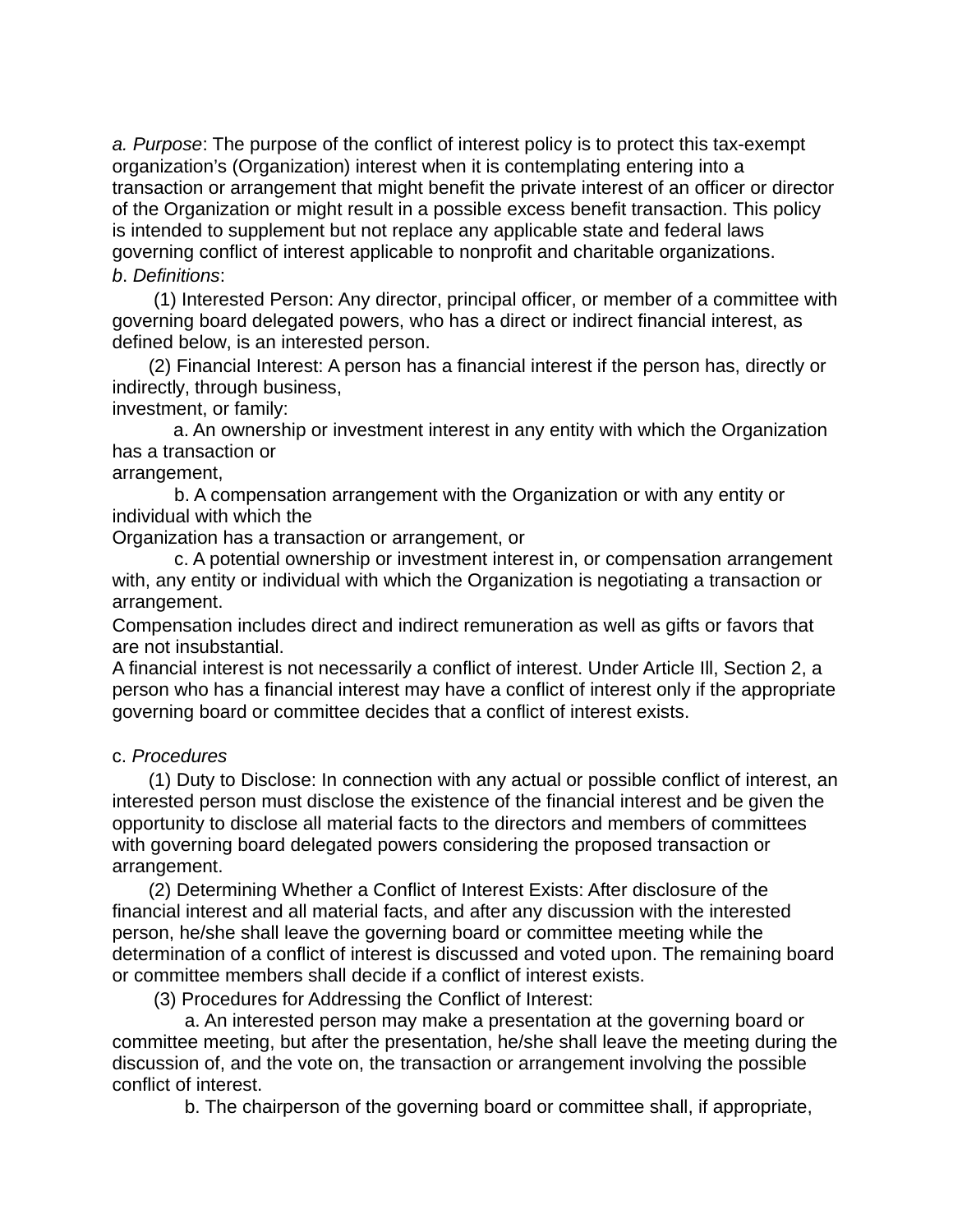appoint a disinterested person or committee to investigate alternatives to the proposed transaction or arrangement.

 c. After exercising due diligence, the governing board or committee shall determine whether the Organization can obtain with reasonable efforts a more advantageous transaction or arrangement from a person or entity that would not give rise to a conflict of interest.

 d. If a more advantageous transaction or arrangement is not reasonably possible under circumstances not producing a conflict of interest, the governing board or committee shall determine by a majority vote of the disinterested directors whether the transaction or arrangement is in the Organization's best interest, for its own benefit, and whether it is fair and reasonable. In conformity with the above determination it shall make its decision as to whether to enter into the transaction or arrangement.

(4) Violations of the Conflicts of Interest Policy:

 a. If the governing board or committee has reasonable cause to believe a member has failed to disclose actual or possible conflicts of interest, it shall inform the member of the basis for such belief and afford the member an opportunity to explain the alleged failure to disclose.

 b. If, after hearing the member's response and after making further investigation as warranted by the circumstances, the governing board or committee determines the member has failed to disclose an actual or possible conflict of interest, it shall take appropriate disciplinary and corrective action.

#### d. Records of Proceedings

 (1) The minutes of the governing board and all committees with board delegated powers shall contain:

 a. The names of the persons who disclosed or otherwise were found to have a financial interest in connection with an actual or possible conflict of interest, the nature of the financial interest, any action taken to determine whether a conflict of interest was present, and the governing board's or committee's decision as to whether a conflict of interest in fact existed.

 b. The names of the persons who were present for discussions and votes relating to the transaction or arrangement, the content of the discussion, including any alternatives to the proposed transaction or arrangement, and a record of any votes taken in connection with the proceedings.

#### e. Compensation

 a**.** A voting member of the governing board who receives compensation, directly or indirectly, from the Organization for services is precluded from voting on matters pertaining to that member's compensation.

 b. A voting member of any committee whose jurisdiction includes compensation matters and who receives compensation, directly or indirectly, from the Organization for services is precluded from voting on matters pertaining to that member's compensation.

 c**.** No voting member of the governing board or any committee whose jurisdiction includes compensation matters and who receives compensation, directly or indirectly,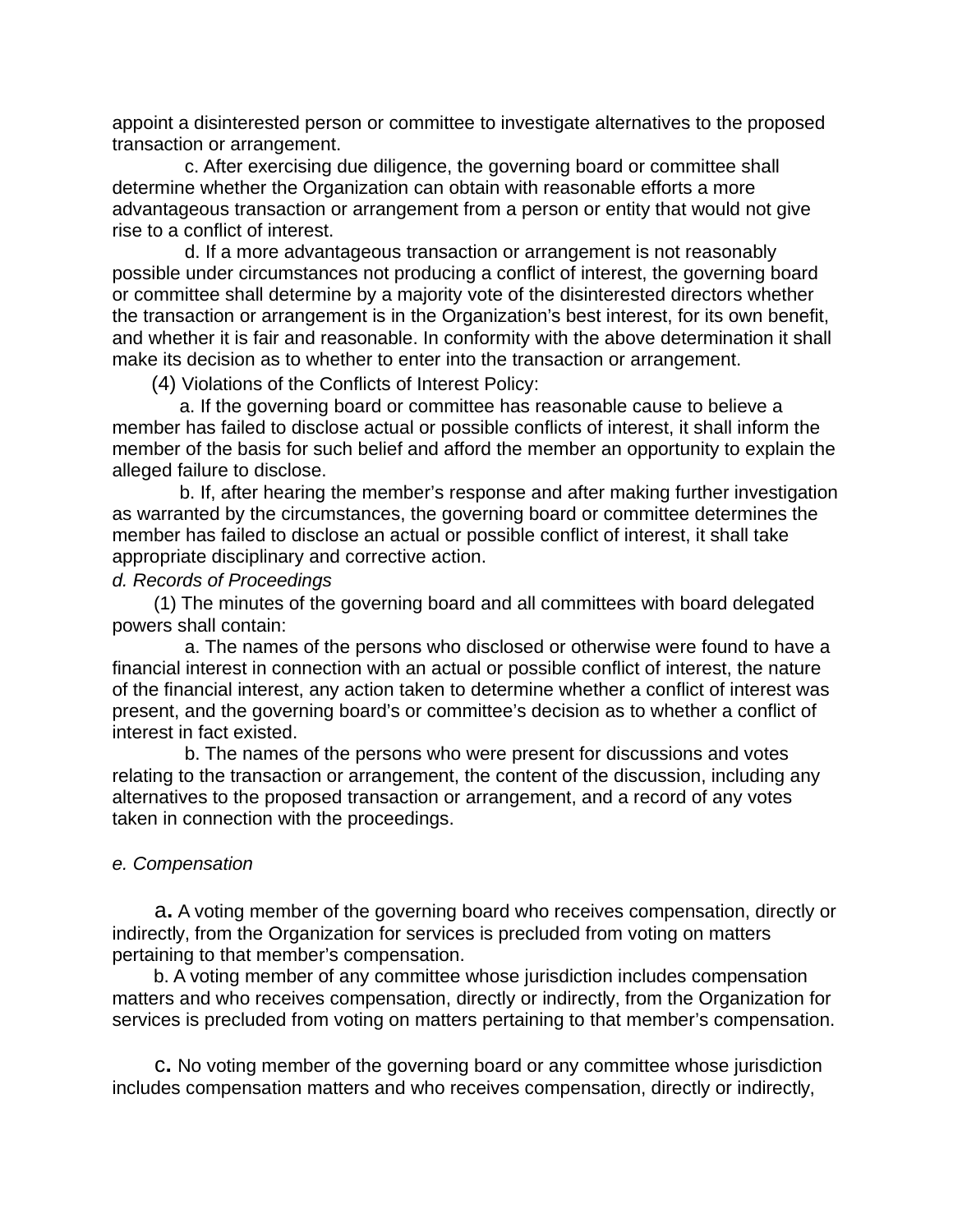from the Organization, either individually or collectively, is prohibited from providing information to any committee regarding compensation.

### **f.** Annual Statements

 (1) Each director, principal officer and member of a committee with governing board delegated powers shall annually sign a statement which affirms such person:

a. Has received a copy of the conflicts of interest policy,

b. Has read and understands the policy,

c. Has agreed to comply with the policy, and

 d. Understands the Organization is charitable and in order to maintain its federal tax exemption it must engage primarily in activities which accomplish one or more of its tax-exempt purposes.

### g. Periodic Reviews

 (1) To ensure the Organization operates in a manner consistent with charitable purposes and does not engage in activities that could jeopardize its tax-exempt status, periodic reviews shall be conducted. The periodic reviews shall, at a minimum, include the following subjects:

 a**.** Whether compensation arrangements and benefits are reasonable, based on competent survey

information and the result of arm's length bargaining.

 b. Whether partnerships, joint ventures, and arrangements with management organizations conform to the Organization's written policies, are properly recorded, reflect reasonable investment or payments for goods and services, further charitable purposes and do not result in inurement, impermissible private benefit or in an excess benefit transaction.

## h. Use of Outside Experts

 (1) When conducting the periodic reviews as provided for in Article VII, the Organization may, but need not, use outside advisors. If outside experts are used, their use shall not relieve the governing board of its responsibility for ensuring periodic reviews are conducted.

## **ARTICLE VII** - **OFFICERS**

**Section 1.** Names: The officers of the Corporation shall be a President, Vice President, Secretary and Treasurer. A Board member may hold more than one office.

**Section 2.** Election and Term of Office: The officers of the Corporation shall be elected annually by the Board of Directors within thirty (30) days after their election to the Board. To be eligible to be an Officer of the Corporation, one must be a member in good standing of the Board of Directors. Term of office shall be one (1) year and each officer shall hold office until his/her successor shall have been duly elected.

**Section 3.** President: The President shall, in general, supervise and control all of the business affairs of the Corporation as determined by the membership. He/she shall preside at all meetings of the Board of Directors and meetings of the general membership. He/she shall make all the appointments with the approval of the Board of Directors and, in general, he/she shall perform all duties pertaining to the office of the President. The President will be an ex-officio member of all committees.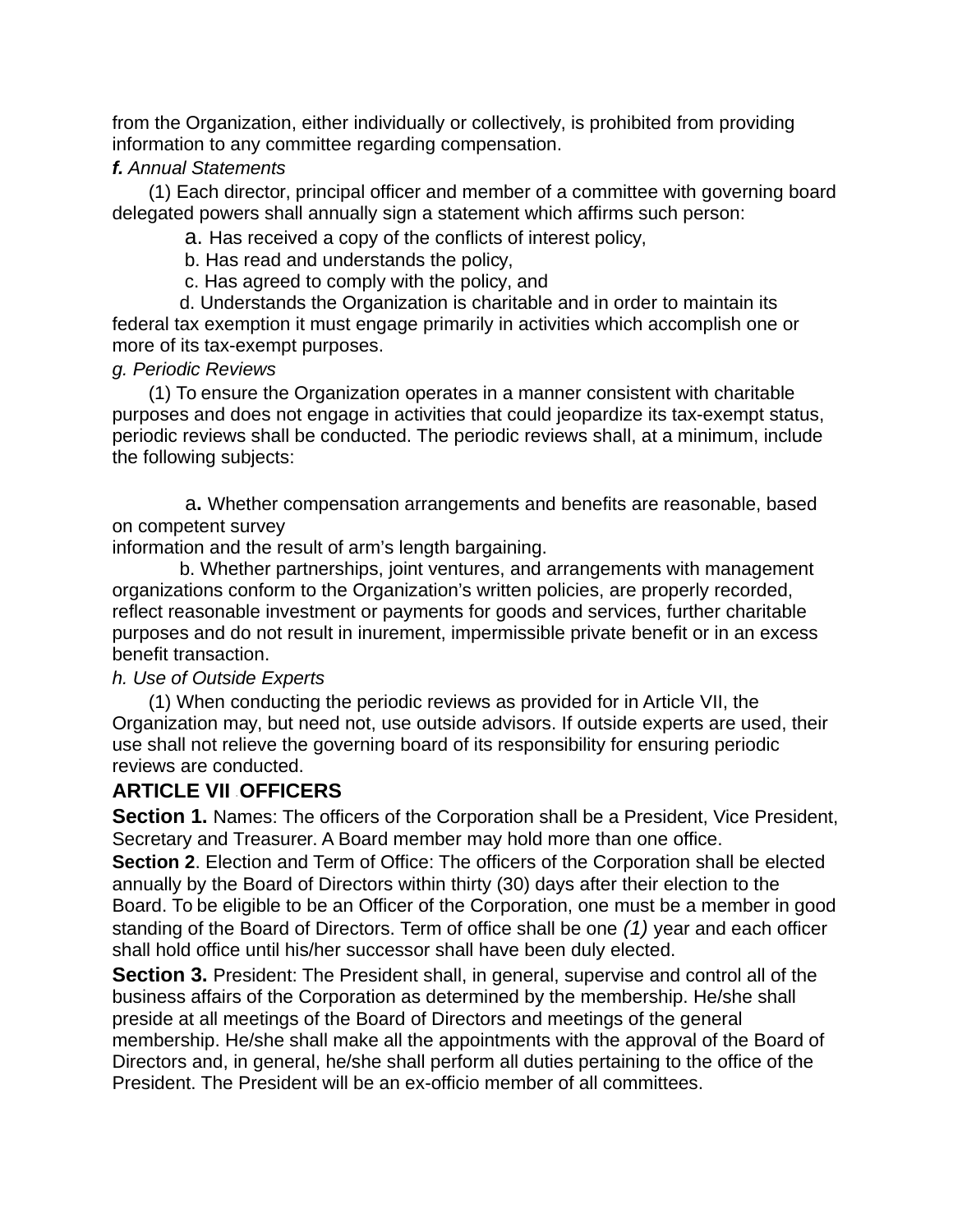**Section 4.** Vice President: In the absence of the President or, in the event of his/her inability or refusal to act, the Vice President shall perform the duties of the President as directed by the Board of Directors and the general membership.

**Section 5.** Secretary: The Secretary shall see that all notices are duly given in accordance with the provisions of these bylaws, or as required by law; be custodian of the Corporate records and of the seal of the Corporation, and see that the seal of the Corporation is affixed to all documents and the execution on behalf of the Corporation under its seal is duly authorized; keep a register of the post office address of each member of the Board of Directors and general membership and any activities thereof (for example, donations and attendance at meetings and events). The Secretary shall also keep the minutes of the meetings of the Board of Directors and general membership in one or more books provided for that purpose and such other duties as from time to time may be assigned to him/her by the Board of Directors. In general, the Secretary shall perform all duties pertaining to the office of secretary and such other duties as from time to time may be assigned to him/her by the Board of Directors.

**Section 6.** Treasurer: He/she shall have charge and custody of and be responsible for all funds and securities of the Corporation, receive and give receipts for moneys due and payable to the Corporation from any source whatsoever, and deposit all such moneys in the name of the Corporation in such banks, trust companies, and other depositories as shall be in accordance with the bylaws. In general, perform all the duties as from time to time may be assigned to him/her by the Board of Directors. The Treasurer alone may not sign any checks, drafts or orders for the payment of money, notes or other evidences of the indebtedness issued in the name of the Corporation.

**Section 7.** The initial Officers of the Corporation shall be as follows:

Beverly Bagosi Boggio, President Joseph S. Balaban, Vice President Melissa E. Golba, Secretary Joan M. Burke, Treasurer

**Section 8.** Subordinate Officers, Committees and Agents: The Board of Directors may from time to time elect such other Officers and appoint such committees, employees or other agents as the business of the Corporation may require, including one or more Assistant Secretaries, one or more Assistant Treasurers and an Archivist, each of whom shall hold office for such period, have such authority, and perform such duties as are provided in these Bylaws or as the Board of Directors may from time to time determine. The Board of Directors may delegate to any Officer or committee the power to elect subordinate Officers and to retain or appoint employees or other agents, or committees thereof and to prescribe the authority and duties of such subordinate Officers, committees, employees or other agents.

**Section 9.** Authority: All Officers of the Corporation, as between themselves and the Corporation, shall have such authority and perform such duties in the management of the Corporation as may be provided by or pursuant to resolutions or orders of the Board of Directors or in the absence of controlling provisions in the resolutions or orders of the Board of Directors, as may be determined by or pursuant to these Bylaws.

**Section 10.** Standard of Care: Except as otherwise provided in the Bylaws, an Officer shall perform his or her duties as an Officer in good faith, in a manner he or she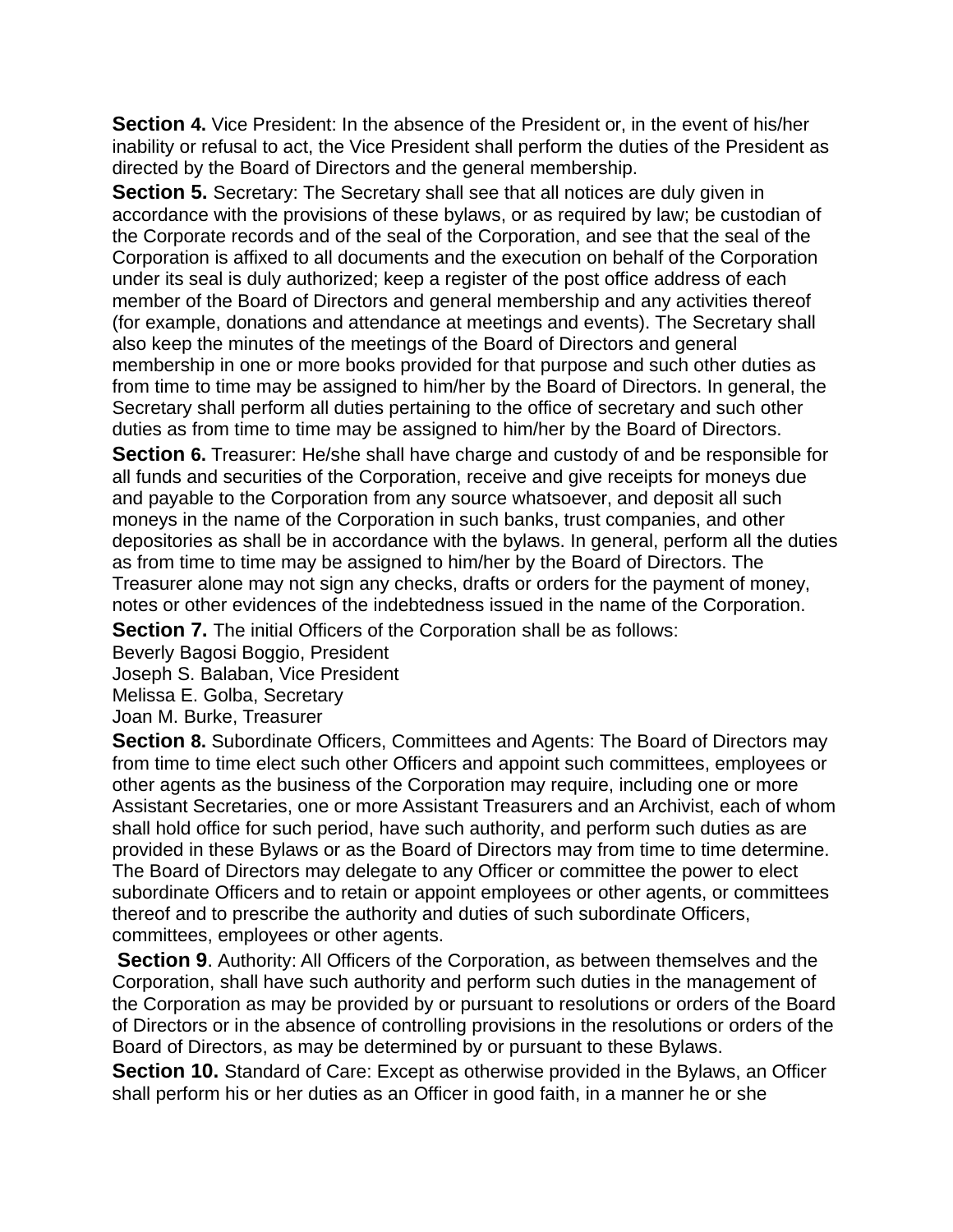reasonably believes to be in the best interests of the Corporation and with such care, including reasonable inquiry, skill and diligence, as a person of ordinary prudence would use under similar circumstances. A person who so performs his or her duties shall not be liable by reason of having been an Officer of the Corporation.

**Section 11.** Salaries: The salaries of the Officers, Subordinate Officers, employees and other agents appointed or elected by the Board of Directors shall be fixed from time to time by the Board of Directors or by such Officer as may be designated by resolution of the Board.

 a**.** The SSSNA Board of Directors will follow a conflict of interest policy when approving compensation arrangements with officers, directors, trustees, employees and independent contractors.

 b. The SSSNA Board of Directors will approve compensation arrangements in advance of paying compensation to officers, directors, trustees, employees, and independent contractors.

 c. The SSSNA Board of Directors will document in writing the date and terms of approved compensation arrangements with officers, directors, trustees, employees, and independent contractors.

 d. The SSSNA Board of Directors will record in writing the decision made by each individual who decided or voted on compensation arrangements for officers, directors, trustees, employees, and independent contractors.

 e. The SSSNA Board of Directors will approve compensation arrangements based on information about compensation paid by similarly situated taxable or tax-exempt organizations for similar services, current compensation surveys compiled by independent firms, or actual written offers from similarly situated organizations.

 f. The SSSNA Board of Directors will record in writing both the information on which the SSSNA Board relied to base the decision and its source.

## **ARTICLE VIII** - **CONTRACTS, CHECKS, DEPOSITS & FUNDS**

**Section 1.** Contracts: The Board of Directors may authorize any officer or officers, agent or agents of the Corporation, in addition to the officers so authorized by these Bylaws, to enter into any contracts or execute and deliver any instruction in the name of and on behalf of the Corporation, such authority may be general or confined to specific instances.

**Section 2.** Checks, Drafts, etc.: All checks, drafts or orders of payment of money, notes or other evidence of the indebtedness issued in the name of the Corporation shall be signed by two (2) of the four (4) following designated officers of the Corporation: President, Vice President, Secretary and Treasurer or Board members authorized by the President and Treasurer.

**Section 3.** Deposits: All funds of the Corporation shall be deposited from time to time to the credit of the Corporation in such banks, trust companies or other depositories as the Board of Directors may select.

**Section** 4. Gifts: The Board of Directors may accept on behalf of the Corporation any contribution, gift bequest or device for the general purpose or for any special purpose of the corporation.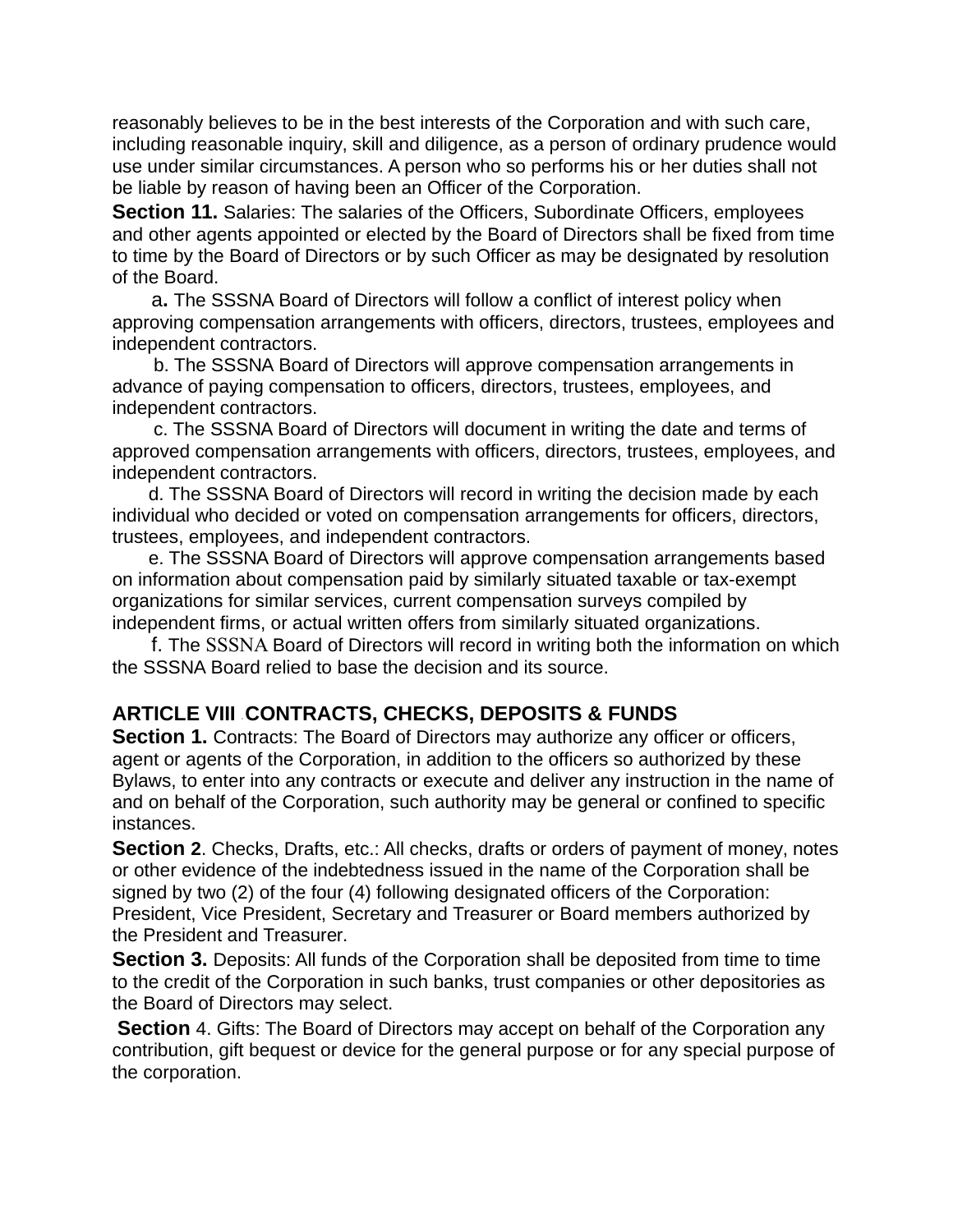# **ARTICLE IX** - **BOOKS & RECORDS**

**Section 1.** Books and Records: The Corporation shall keep correct and complete books and records of accounts and shall also keep minutes of the proceedings of its Board of Directors, general membership and all committee meetings. All books and records shall be accessible for review by members in good standing of the Corporation.

# **ARTICLE X FISCAL YEAR**

**Section 1**. Fiscal Year: The fiscal year of the Corporation shall begin on the first day of January and end on the last day of December.

## **ARTICLE XI- ANNUAL MEETING, ELECTION OF OFFICERS AND BOARD OF DIRECTORS**

**Section 1.** Annual Meeting: The annual meeting will be held during the month of October at a location and time to be announced to the membership one month in advance for the purpose of electing the Board of Directors, and for the transaction of such business as may come before the membership.

**Section 2.** Constitution and Reconstitution of the Board: Within thirty (30) days after the annual meeting, the Board of Directors shall conduct a meeting to constitute or reconstitute the Board.

# **ARTICLE XII RULES OF ORDER**

**Section 1.** The president of the Board of Directors or the Meeting Chair may use or may waive use of Robert's Rules of Order (as revised) upon his/her discretion at meetings. The minutes should reflect this.

# **ARTICLE XIII AMENDMENT OF BYLAWS**

**Section 1.** Amendment: These bylaws may be amended by the voting membership. Amendment requires a two (2) month process: first month introduction of amendment proposal; second month discussion of said proposal, followed by a vote on said proposal. However, one month's written notice of such proposal shall be furnished to all members. A two- thirds majority of the voting members in good standing and present at the meeting shall be required for passage of any amendment.

**Section 2**. All Amendments to be in Writing: All amendments to the Bylaws shall be in writing when voted upon or shall be reduced to writing within seven days thereafter. A duly certified copy of the amendment, signed by the President and the Secretary, shall be placed in the minutes of the meetings of the Board of Directors and shall be attached to these bylaws.

# **ARTICLE XIV** - **DISSOLUTION**

**Section 1.** Dissolution: In the event the Corporation is dissolved and liquidated, the Board of Directors shall, after paying or making provisions for payment of all of the liabilities of the Corporation, distribute the corporate property and assets to such organization or organizations as in their judgment have purposes most closely allied to those of this Corporation; provided, however, that the transferee organization or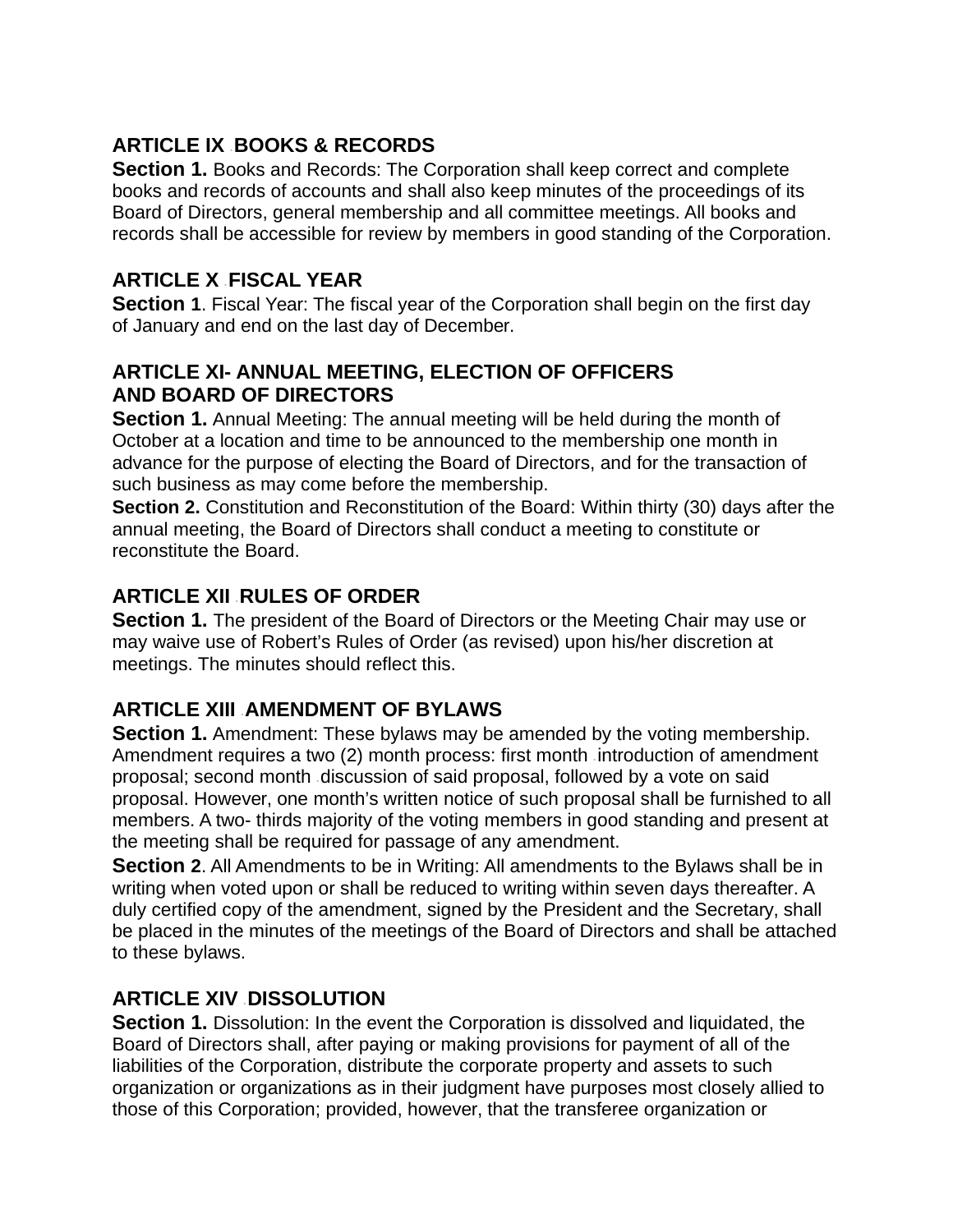organizations shall then be a qualified tax exempt charitable organization within the meaning of section 501(c)(3) and  $170(b)(1)(A)$  [other than in clauses (vii) and viii)] of the Internal Revenue Code or their successor provisions, shall have been in existence and so described for a continuous period of at least sixty (60) calendar months and shall also be an organization to which contributions are deductible under sections 170, 2055 and 2511 of the Internal Revenue Code or successor provisions. Any of the property or assets not so distributed shall be disposed of by the Court having jurisdiction of the dissolution and liquidation of a Pennsylvania no-profit corporation exclusively to such charitable organization or organizations as are then qualified tax exempt organizations as defined above.

# **ARTICLE XV RATIFICATION**

**Section 1.** The Corporation hereby ratifies all acts and contracts of the unincorporated association previously known as South Side Slopes Neighborhood Association. The Board shall take such steps are reasonably required to assume all contracts of that previously unincorporated association.

**Section 2.** The Corporation hereby assumes all debts and obligations of the previously unincorporated association known as South Side Slopes Neighborhood Association. The Board shall take such steps are reasonably required to assume all debts and obligations of that previously unincorporated association.

**Section 3.** The Corporation hereby assumes ownership, possession and control of all assets of the unincorporated association previously known as South Side Slopes Neighborhood Association. The Board shall take such steps as are reasonably required to transfer ownership, possession and control of those assets to the Corporation.

# **ARTICLE XVI- INDEMNIFICATION**

**Section 1.** Right to Indemnification: Except as prohibited by law or as specified in these Bylaws, every Director and Officer of the Corporation shall be entitled as of right to be indemnified by the Corporation against all expenses, liability and loss (including without limitation, attorney's fees, judgments, fines, taxes, penalties and amounts paid in settlement) paid or incurred by such person in connection with any actual or threatened claim, action, suit or proceeding, civil, criminal, administrative, investigative or other, whether brought by or in the right of the Corporation or otherwise, in which he may be involved, as a party or otherwise, by reason of such person being or having been a Director or Officer of the Corporation or by reason of the fact such person is or was serving at the request of the Corporation as a Director, Officer, Employee, Fiduciary or other representative of another domestic or foreign corporation for profit or not-forprofit, partnership, joint venture, trust, employee benefit plan or other entity or enterprise (such claim, action, suit or proceeding hereinafter being referred to as an "Action"); provided, that no such right of indemnification shall exist with respect to an Action brought by an lndemnitee (as hereinafter defined) against the Corporation except as provided in the last sentence of this Section 1. Persons who are not Directors or Officers of the Corporation may be similarly indemnified in respect of service to the Corporation or to another such entity at the request of the Corporation to the extent the Board of Directors at any time denominates any of such persons as entitled to the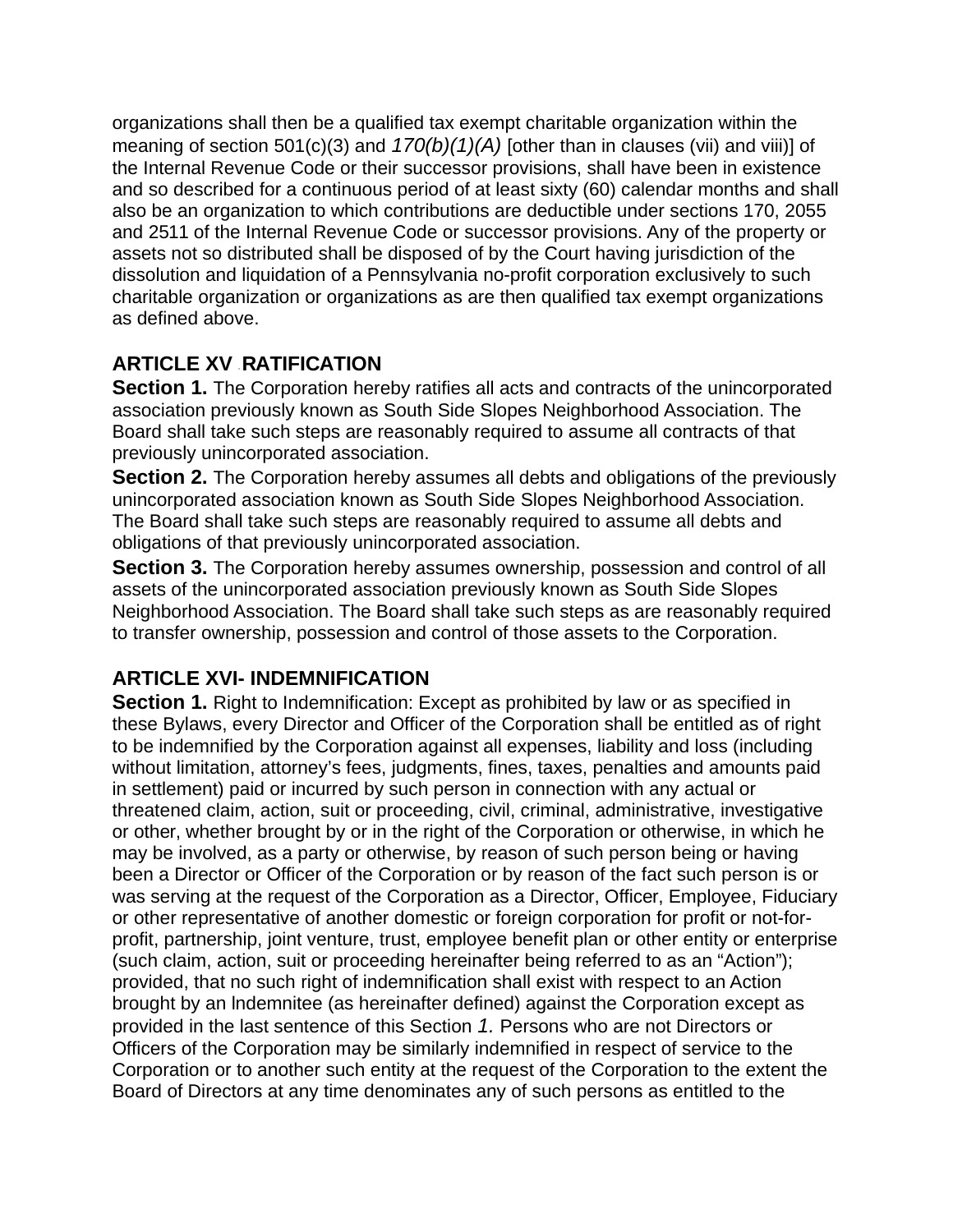benefits of this Article XVI. As used in this Article XVI, "lndemnitee" shall include each Director and Officer of the Corporation and each other person denominated by the Board of Directors as entitled to the benefits of this Article XVI. An Indemnitee shall be entitled to be indemnified pursuant to this Section 1. for expenses incurred in connection with any Action brought by such Indemnitee against the Corporation only if the Action is a claim for indemnity or expenses under Section 3. of this Article XVI or otherwise and either (i) the lndemnitee is successful in whole or in part in the Action for which expenses are claimed or (ii) the indemnification for expenses is included in a settlement of the Action or is awarded by a court.

**Section 2.** Right to Advancement of Expenses: Every Indemnitee shall be entitled as of right to have his expenses in any Action (other than an Action brought by such Indemnitee against the Corporation) paid in advance by the Corporation prior to final disposition of such Action, subject to any obligation which may be imposed by law or by provision of the Corporation's Articles of Incorporation, these Bylaws, an agreement or otherwise to reimburse the Corporation in certain events.

**Section 3.** Right of Indemnitee to Initiate Action: If a written claim under Section 1. or Section 2. is not paid in full by the Corporation within thirty days after such claim has been received by the Corporation, the lndemnitee may at any time thereafter initiate an Action against the Corporation to recover the unpaid amount of the claim and, if successful in whole or in part, the lndemnitee shall also be entitled to be paid the expenses of prosecuting such Action. It shall be a defense to any Action to recover a claim under Section 1. that the Indemnitee's conduct was such that under Pennsylvania law the Corporation is prohibited from indemnifying the Indemnitee for the amount claimed, but the burden of proving such defense shall be on the Corporation. Neither the failure of the Corporation (including its Board of Directors, independent legal counsel and its Members) to have made a determination prior to the commencement of such Action that indemnification of the Indemnitee is proper in the circumstances, nor an actual determination by the Corporation (including its Board of Directors, independent legal counsel or its Members) that the Indemnitee's conduct was such that indemnification is prohibited by law, shall be a defense to such Action or create a presumption that the Indemnitee's conduct was such that indemnification is prohibited by law. The only defense to any such Action to receive payment of expenses in advance under Section 2. shall be failure to make an undertaking to reimburse if such an undertaking is required by law or by provision of the Corporation's Articles of Incorporation, these Bylaws, an agreement or otherwise.

**Section** 4. Insurance and Funding: The Corporation may purchase and maintain insurance to protect itself and any person eligible to be indemnified hereunder against any expense, liability or loss asserted or incurred by such person in connection with any Action, whether or not the Corporation would have the power to indemnify such person against such expense, liability or loss by law or under the provisions of this Article XVI. The Corporation may create a trust fund, grant a security interest, cause a letter of credit to be issued or use other means (whether or not similar to the foregoing) to ensure the payment of such sums as may become necessary to effect indemnification as provided herein.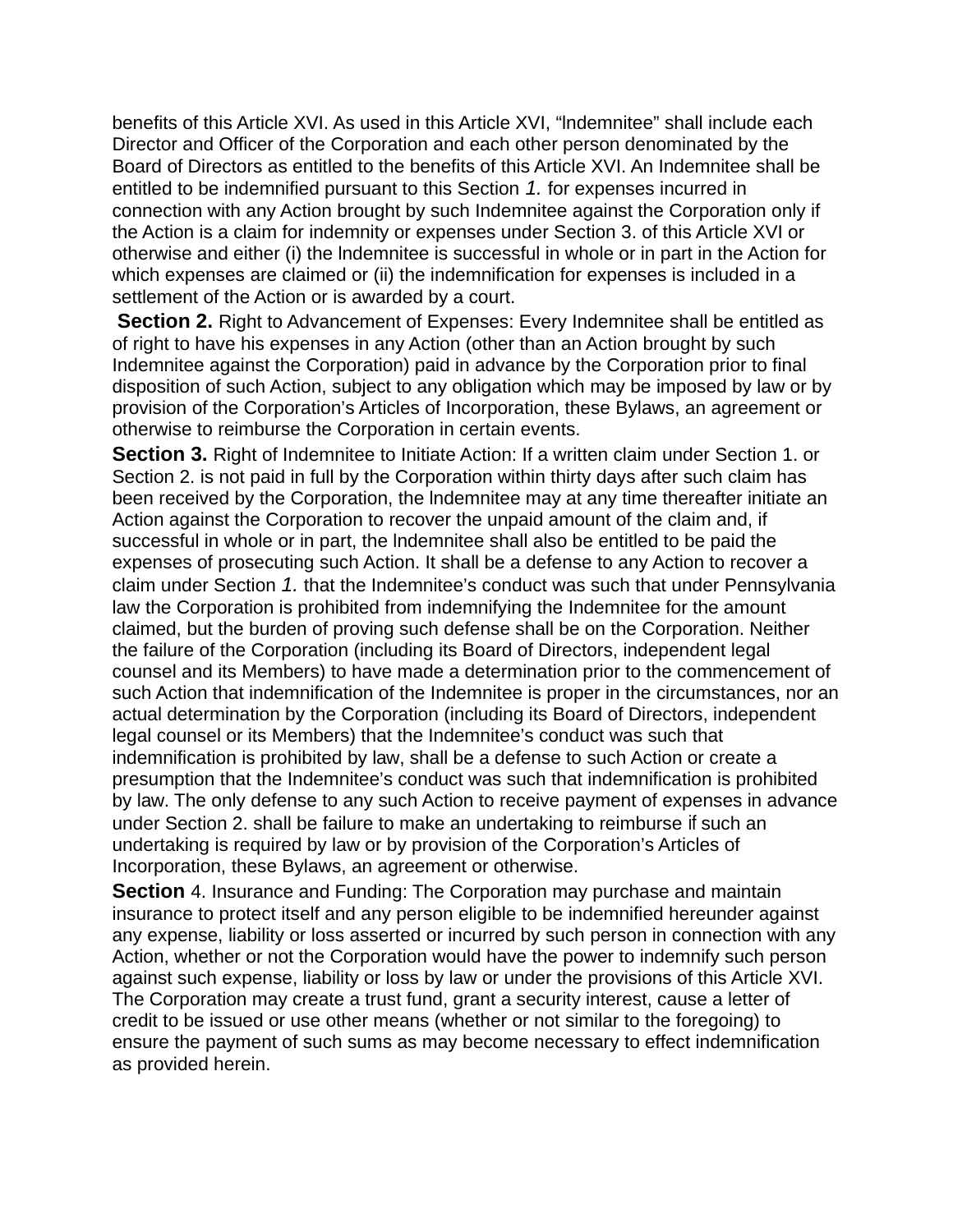**Section 5.** Non-Exclusivity; Nature and Extent of Rights: The rights of indemnification and advancement of expenses provided for in this Article XVI (i) shall not be deemed exclusive of any other rights, whether now existing or hereafter created, to which any Indemnitee may be entitled under the Corporation's Articles of Incorporation or these Bylaws, any agreement, any vote of Members or Directors or otherwise, (ii) shall be deemed to create contractual rights in favor of each Indemnitee, (iii) shall continue as to each person who has ceased to have the status pursuant to which he was entitled or was denominated as entitled to indemnification hereunder and shall inure to the benefit of the heirs and legal representatives of each Indemnitee and (iv) shall be applicable to Actions commenced after the adoption hereof, whether arising from acts or omissions occurring before or after the adoption hereof. The rights of indemnification provided in this Article XVI may not be amended or repealed so as to limit in any way the indemnification or the right to advancement of expenses provided for herein with respect to any acts or omissions occurring prior to the adoption of any such amendment or repeal.

#### **Section 6. Arbitration:**

a**.** General Rule. Any dispute related to the right to indemnification, contribution or advancement of expenses as provided under this Article XVI, except with respect to indemnification for liabilities arising under the Securities Act of 1933 that the Corporation has undertaken to submit to a court for adjudication, shall be decided only by arbitration in the metropolitan area in which the principal executive offices of the Corporation are located at the time, in accordance with the commercial arbitration rules then in effect of the American Arbitration Association, before a panel of three arbitrators, one of whom shall be selected by the Corporation, the second of whom shall be selected by the indemnified representative and the third of whom shall be selected by the other two arbitrators. In the absence of the American Arbitration Association, or if for any reason arbitration under the arbitration rules of the American Arbitration Association cannot be initiated, or if one of the parties fails or refuses to select an arbitrator or if the arbitrators selected by the Corporation and the indemnified representative cannot agree on the selection of the third arbitrator within 30 days after such time as the Corporation and the indemnified representative have each been notified of the selection of the other's arbitrator, the necessary arbitrator or arbitrators shall be selected by the presiding judge of the court of general jurisdiction in such metropolitan area.

b**.** Burden of Proof: The party or parties challenging the right of an indemnified representative to the benefits of this Article shall have the burden of proof.

c**.** Expenses: The Corporation shall reimburse an indemnified representative for the expenses (including attorneys' fees and disbursements) incurred in successfully prosecuting or defending such arbitration.

d. Effect: Any award entered by the arbitrators shall be final, binding and nonappealable and judgment may be entered thereon by any party in accordance with applicable law in any court of competent jurisdiction, except that the Corporation shall be entitled to interpose as a defense in any such judicial enforcement proceeding any prior final judicial determination adverse to the indemnified representative under Section 1 in a proceeding not directly involving indemnification under this Article. This arbitration provision shall be specifically enforceable.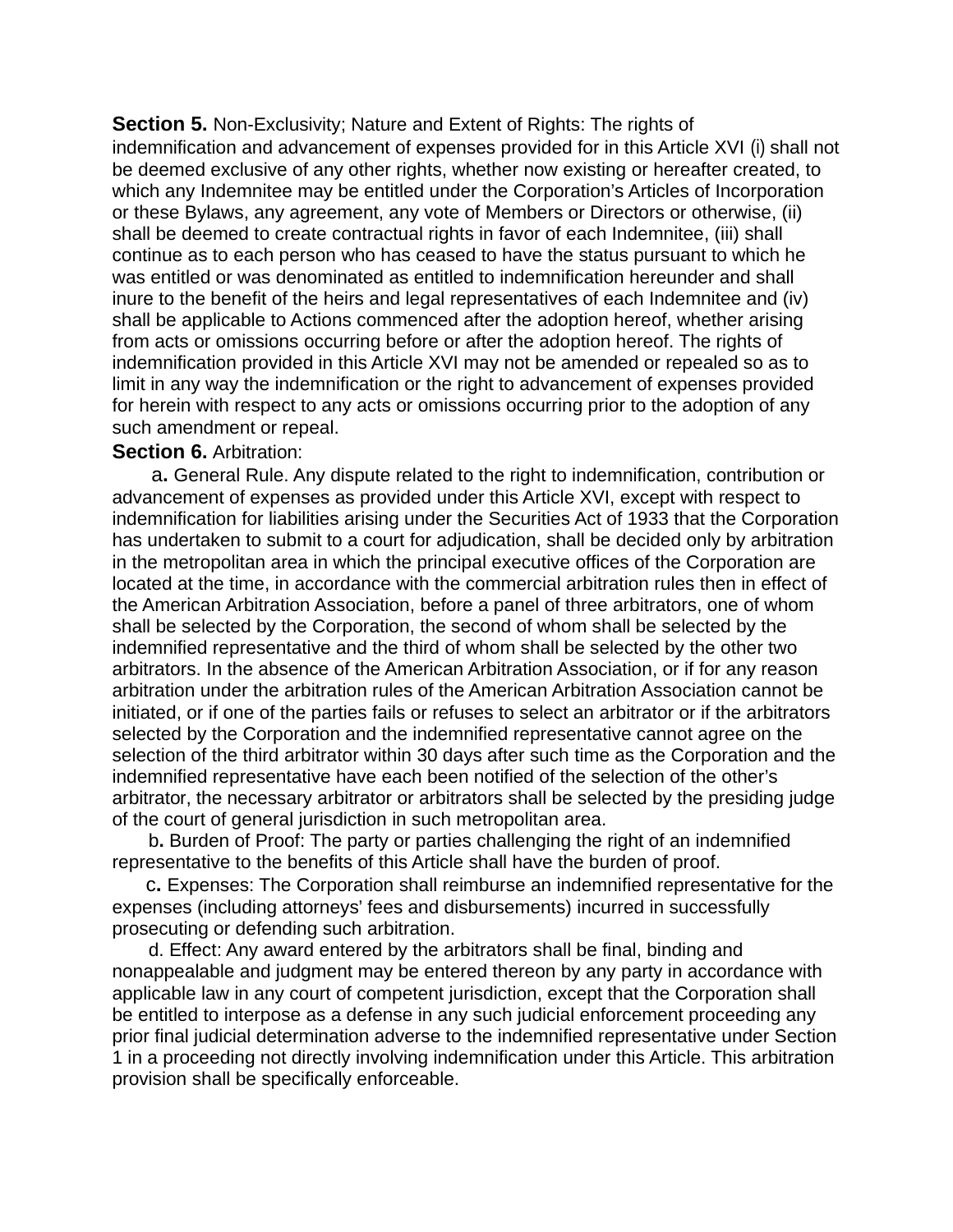## **ARTICLE XVII INTERESTED DIRECTORS**

**Section 1.** Interested Directors or Officers: Quorum:

a**.** General Rule: A contract or transaction between the Corporation and one or more of its Directors or Officers or between the Corporation and another Corporation, partnership, joint venture, trust or other enterprise in which one or more of its Directors or Officers are Directors or Officers or have a financial or other interest, shall not be void or voidable solely for that reason, or solely because the Director or Officer is present at or participates in the meeting of the Board of Directors that authorizes the contract or transaction, or solely because his, her or their votes are counted for that purpose, if:

 (1) the material facts as to the relationship or interest and as to the contract or transaction are disclosed or are known to the Board of Directors and the Board authorizes the contract or transaction by the affirmative votes of a majority of the disinterested Directors even though the disinterested Directors are less than a quorum;

 (2) the material facts as to his or her relationship or interest and as to the contract or transaction are disclosed or are known to the Shareholders entitled to vote thereon and the contract or transaction is specifically approved in good faith by vote of those Shareholders; or

 (3) the contract or transaction is fair as to the Corporation as of the time it is authorized, approved or ratified by the Board of Directors or the Shareholders.

b**.** Quorum: Common or interested Directors may be counted in determining the presence of a quorum at a meeting of the Board which authorizes a contract or transaction specified in subsection (a) of this Section.

# **ARTICLE XVIIII FINANCES**

**Section 1. Checks:** All checks or demands for money and notes of the Corporation shall be signed by such Officer or Officers as the Board of Directors may from time to time designate.

**Section 2.** Deposits: All funds of the Corporation shall be deposited from time to time to the credit of the Corporation in such banks, trust companies or other depositories as the Board of Directors may approve or designate, and all such funds shall be withdrawn only upon checks signed by such one or more officers or employees as the Board of Directors shall from time to time determine.

# **ARTICLE** XX - **CORPORATE RECORDS**

**Section 1.** Required Records: The Corporation shall keep complete and accurate books and records of account, minutes of the proceedings of the incorporators, Members and Directors and a membership register giving the names and addresses of all Members and the number and class of each. The membership register shall be kept by the Secretary at either the registered office of the Corporation in the Commonwealth of Pennsylvania or at its principal place of business wherever situated or at the office of its registrar or transfer agent. Any books, minutes or other records may be in written form or any other form capable of being converted into written form within a reasonable time.